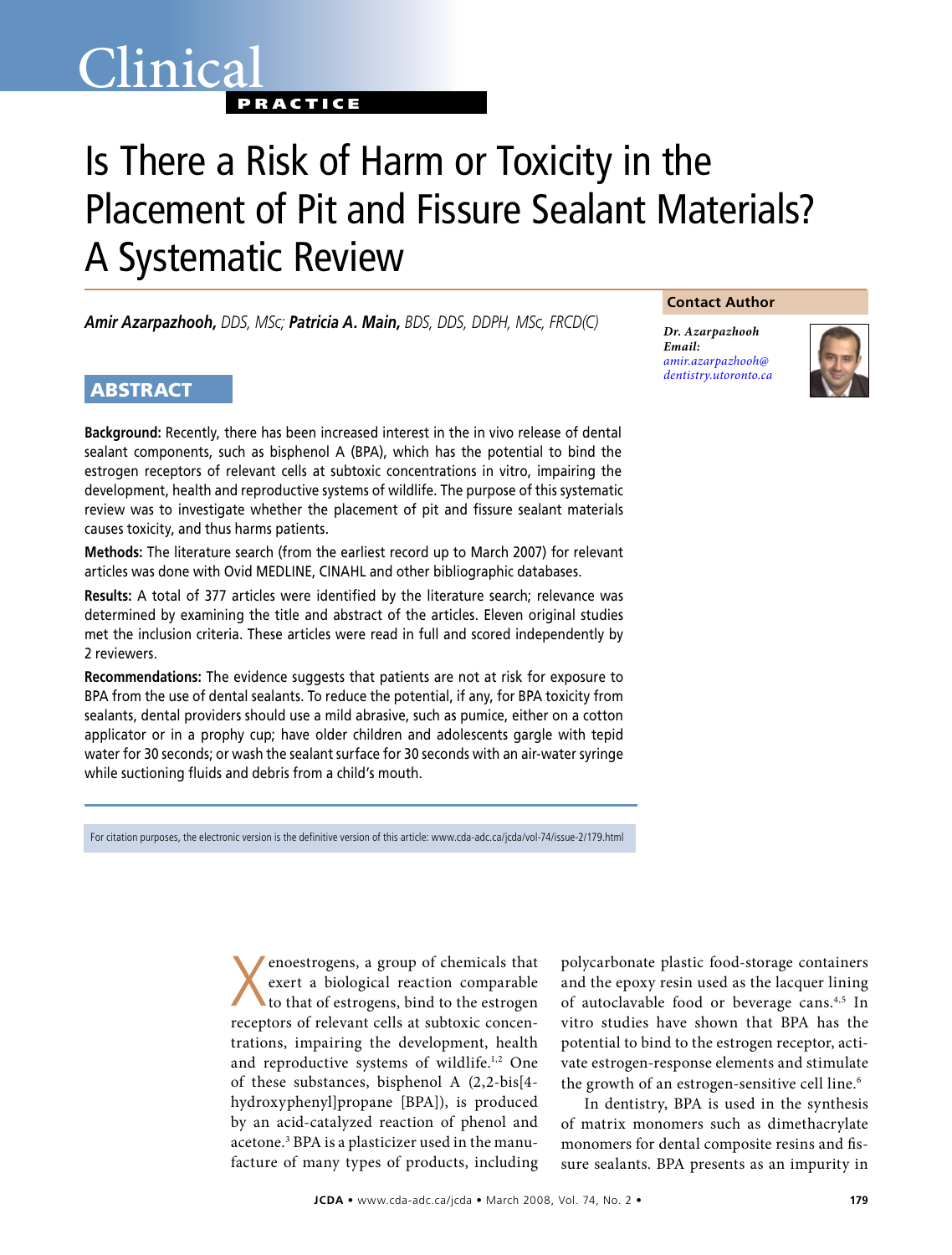some resins (bisphenol A diglycidyl dimethacrylate [bis-GMA]) or as a degradation product in others (such as bisphenol A dimethacrylate [bis-DMA] and bis-GMA).<sup>7</sup>

In toxicology, the migration of oligomers, monomers, and the precursors of synthetic polymers and other lowweight molecules from polymer networks must be carefully controlled to avoid the harmful reaction of these molecules with biologically important molecules (for example, the formation of adducts by BPA and bisphenol A diglycidylether (BADGE) or the binding of BPA to the estrogen receptor).8 Resin-based dental composites require in situ polymerization of monomers through a chemical curing process or photoactivation; however, because this process is not fully complete, some residual monomers may remain intact and can leach out of the cured resin into the surrounding media.<sup>7,9</sup> The dimethacrylate resin matrix of composite restorations in the oral cavity is exposed to the effect of different chemical and mechanical factors, and enzymatic hydrolysis of the ester linkage in a pendant methacrylate group produced by unspecific esterase and other enzymes in saliva.<sup>2</sup> All together, these factors may contribute to the breakdown of resin-based restorations and result in a slow and persistent degradation of the materials.10

Across Canada, sealants are part of mandatory preventive treatments that children have soon after the eruption of their first permanent molar. No Canadian nationwide data are available about the number of sealants placed through public health programs. The number placed by general practitioners is not known, but has been increasing, especially because sealants are a service covered by some health insurance plans. In Ontario, Locker and Matear<sup>11</sup> conducted a study of a stratified random sample of 55 schools located in 6 health unit or department areas in Ontario (Durham Region, York Region, City of Hamilton, Ottawa-Carleton, Thunder Bay and Simcoe County). In these schools, all students in junior kindergarten, senior kindergarten, and grades 2, 4, 6 and 8 were screened. Overall, of the 11,814 children screened, 2,734 had dental care needs. Based on an unweighted sample of 8,613 students and a weighted sample of 134,736, the authors found that 7.1% of the students were in need of sealant treatment. In a recent survey<sup>12</sup> of 7-year-old school children in Peel, 8.0% (*n* = 704) in 2001–2002 and 7.1% (*n* = 764) in 2004–2005 had dental sealants; in Brampton and Caledon, 6.7% (*n* = 1,047) of 7-year-old school children in 2005–2006 had dental sealants.

Recent increased use of composite restorative materials in modern dentistry has sparked increased interest in the in vivo release of dental sealant components. The purpose of this systematic review was to investigate whether the placement of pit and fissure sealant materials causes toxicity and thus harms patients.

#### **Methods**

#### *Database Search*

A search of the literature, from the earliest record up to March 2007, for relevant articles was done with Ovid MEDLINE In-Process and Other Non-Indexed Citations, Ovid MEDLINE Daily, Ovid MEDLINE, Ovid OLDMEDLINE, CINAHL (Cumulative Index to Nursing and Allied Health Literature), Evidence Based Medicine section of the Cochrane Central Register of Controlled Trials, the Cochrane Database of Systematic Reviews, the Database of Abstracts of Reviews of Effects, EMBASE, Health and Psychosocial Instruments, HealthSTAR/Ovid Healthstar, International Pharmaceutical Abstracts, and PubMed.

#### *Search Strategy*

The subject headings "harms" or "toxicity" or "bisphenol" (731,840 items) were combined with "sealant" (7,300 items) to identify articles that included these terms (685 items). After duplicates were removed, searches were limited to English publications (377 items). No other exclusion criteria were set at the initial stage to ensure all potentially relevant articles that included the search keywords were found. At each stage, both authors independently assessed the search strategy.

The titles of the 377 articles were reviewed by both authors. The abstracts of 44 of these articles were examined to identify full articles for complete assessment. Of those identified, articles that did not discuss the toxicity of dental sealants or provide background information (review articles) were excluded. The reference lists of these articles were searched to identify any other articles relevant to the research question. All of these cited articles were found in the original searches. All known guidelines and position statements were also retrieved.

#### **Results**

A total of 11 articles about the toxicity of dental sealants were selected for review.

#### *Studies that Found No Significant Level of BPA*

Rueggeberg and others<sup>13</sup> examined how effectively 6 surface treatments reduced the oxygen-inhibited layer of light-cured unfilled dental sealant (Delton Light Curing Pit & Fissure Sealant, Dentsply Ash, York, Penn.):

- 1. no treatment (the control treatment)
- 2. 20-second rinse with an air-water syringe spray
- 3. 20-second manual application of a dry cotton roll
- 4. 20-second manual application of a wet cotton roll
- 5. 20-second manual application of a water/pumice slurry with a cotton pellet
- 6. 20-second application of a water/pumice slurry with a prophy cup on a slow-speed handpiece.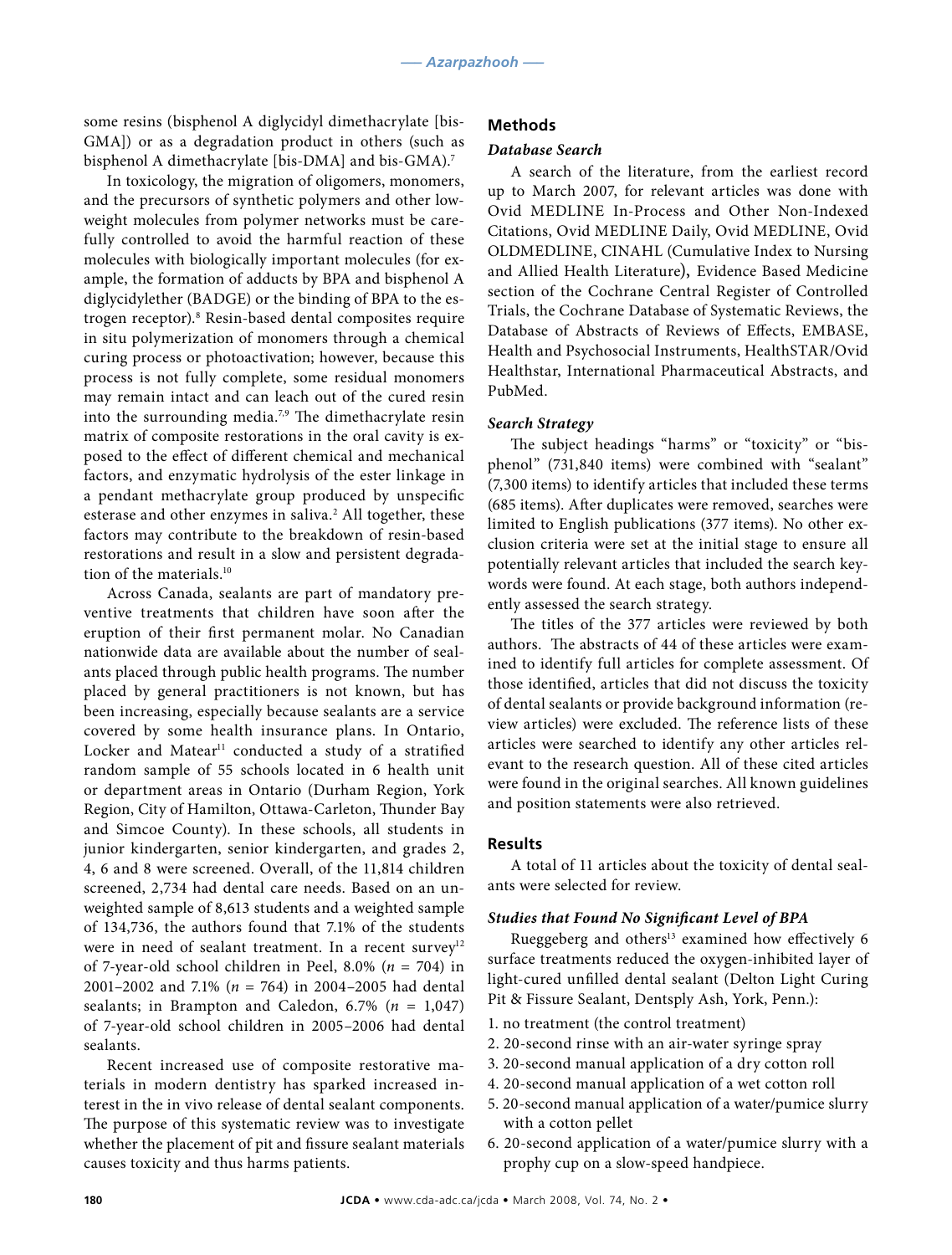The authors analyzed the amount of monomers (bis-GMA; triethylene glycol dimethacrylate [TEGDMA]; and bis-DMA) remaining after each treatment and found that the treatment that used pumice eliminated the greatest amount (93%–95% of the untreated control values) of any type of residual monomer. They suggested that clinicians can most effectively reduce patients' exposure to the uncured components in the oxygeninhibited layer of sealants by using a mild abrasive, such as pumice, either on a cotton applicator or in a prophy cup.

Schafer and others $14$  reported the proliferative effects of BPA and bis-DMA in cells with high levels of estrogen receptors. They did not detect BPA in American-made sealants and detected bis-DMA in only a few. They suggested that the surface layer of the sealant be treated to reduce the possibility of unpolymerized bis-DMA remaining on the tooth.

Sasaki and others<sup>15</sup> investigated the changes in the BPA concentration in saliva after restoration with 9 commercially available composite resins. They found that much less than 100 ng/mL of BPA were contained in the saliva after teeth were filled with composite resin, but that gargling with tepid water for 30 seconds can remove BPA from the oral cavity, making it an important riskmanagement technique.

Joskow and others<sup>16</sup> placed clinically appropriate amounts of either Helioseal F (Ivoclar Vivadent, Amherst, N.Y.) or Delton LC Opaque pit-and-fissure sealant (Dentsply/Ash) in 14 men and measured BPA in saliva and urine samples collected at prescribed intervals after the sealants were placed. Patients treated with Delton LC had significantly higher doses of BPA than those treated with Helioseal F. The authors found that Helioseal F leached negligible amounts of urinary and salivary BPA, amounts that were similar to baseline levels. Delton LC resulted in low-level exposure to BPA (at levels within the range at which estrogen receptor–mediated effects are seen in rodents). They concluded that placement of clinically relevant amounts of Delton LC sealant resulted in low-level exposure to BPA; however, exposure was negligible after placement of Helioseal F. They also suggested that saliva collection (e.g., by spitting or suctioning) after sealant placement likely reduces systemic absorption of BPA from dental sealants.

Fung and others<sup>17</sup> determined the rate and time course of BPA released from a dental sealant (Delton LC) when applied at a single 8-mg dose (1 tooth) or 32 mg (8 mg on each of 4 teeth) to the teeth of 40 healthy adults (18 men and 22 women, 20–55 years of age) who did not have histories of pit and fissure sealant placement or composite resin restorations. BPA was detectable in some saliva specimens collected at 1 hour and 3 hours; however, BPA was not detectable in the saliva samples beyond 3 hours or in any of the serum specimens. The authors

concluded that BPA released orally from a dental sealant may not be absorbed or may be present in nondetectable amounts in systemic circulation.

Ortengren<sup>18</sup> assessed the water sorption and solubility of 6 proprietary composite resin materials and found no detectable quantities of BPA during the test period.

Nomura and others<sup>19</sup> tested 3 monomers (bis-GMA, urethane dimethacrylate and TEGDMA) and 5 polymerization initiators (camphorquinone, benzoyl peroxide, dimethyl para toluidine, 2-dimethylamino-ethylmethacrylate and 1-allyl-2-thiourea) commonly used in dental composite resins for estrogenic activity and compared these with BPA. They found no estrogenic agonist activity for any of these 8 monomer and polymerization initiators.

In their in vitro study, Hamid and Hume<sup>20</sup> identified and quantified the major (or detectable) components released from 7 commercially available light-cured pit and fissure sealants using 10 extracted third molars. They found that the total amount of TEGDMA released was on the order of 0.25 mg per tooth in eluates from all sealants tested, and bis-GMA at much lower levels (about one thousand-fold less) in eluates from 1 sealant only. They found no BPA in any eluates.

Schmalz and others<sup>21</sup> chemically analyzed the BPA content of different fissure-sealant resin monomers and their release of BPA under hydrolytic conditions. They found that no BPA is released under physiologic conditions from fissure sealants based on bis-GMA if pure base monomers are used.

#### *Studies that Found Detectable Levels of BPA*

Quinlan and others<sup>22</sup> investigated the potential cytotoxicity of Spectrum composite resin (Dentsply, Surrey, U.K.) and Dyract AP compomer (Dentsply). They found that both materials can be potentially toxic, particularly if the degree of light cure is inadequate. Overall, apoptosis occurred when fully cured materials (40-second light-curing) were used, and necrosis occurred when partially cured materials (4-second light-curing) were used.

In a study of potential cytotoxic and mutagenic effects of dental composite materials (Solitaire and Solitaire 2, Heraeus Kulzer, N.Y.; Tetric Ceram, Ivoclar Vivadent, Liechtenstein; Dyract AP, Dentsply DeTrey, Germany; Definite, Degussa AG, Germany), Schweikl and others<sup>23</sup> ranked the cytotoxic effects of the composites according to 50% cell survival (EC50) values after a 24-hour exposure period as follows: Solitaire (most toxic) = Solitaire 2 < Tetric Ceram < Dyract AP < Definite (least toxic). The authors suggested that mutagenic components of biologically active composite resins should be replaced with more biocompatible substances to avoid health risks for patients and dental personnel.

Pulgar and others<sup>8</sup> studied biphenolic components eluted from 7 composites: Charisma (Heraeus Kulzer,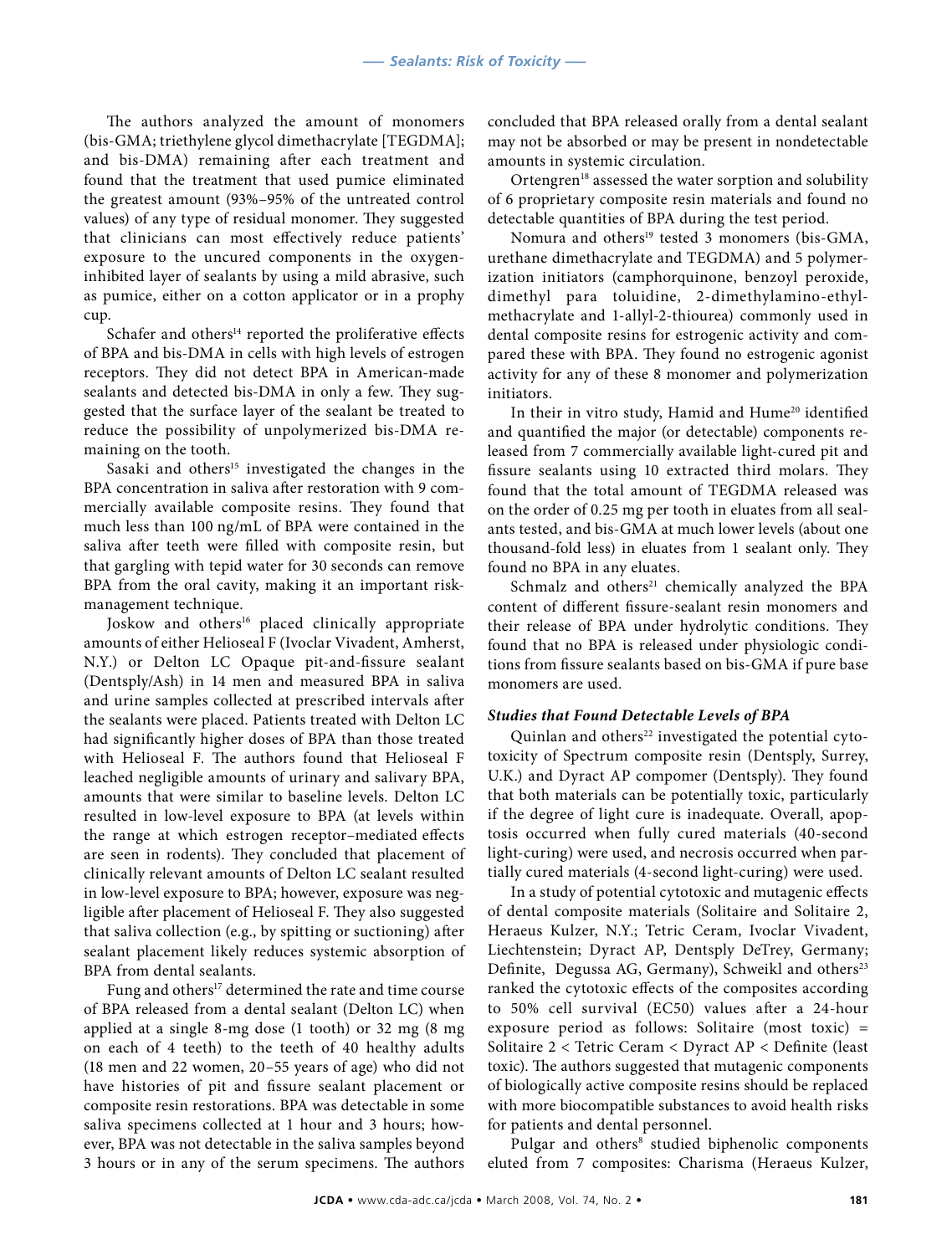Wehrheim, Germany), Pekalux (Bayern Leverkusen, Germany), Polofil (Voco, Cuxhaven, Germany), Silux-Plus (3M, St. Paul, Minn.), Z-100 (3M), Tetric (Ivoclar, Schaan, Liechtenstein), Brillant (Coltene Whaledent, Alstatten, Switzerland) and 1 sealant (Delton, Dentsply, York, Penn.) before and after in vitro polymerization. They found BPA, bis-DMA, bisphenol A diglycidylether, bis-GMA, and ethoxylate and propoxylate of bisphenol A in the media in which samples of different commercial products were maintained under controlled pH and temperature conditions. They confirmed the leaching of estrogenic monomers into the environment by bis-GMAbased composites and sealants at concentrations similar to those that have produced biologic effects in in vivo experimental models.

Nocca and others $24$  evaluated the in vitro cytopathic effects of self-curing and light-curing orthodontic composite resins on the mouse fibroblast cell line using a cytotoxicity test. They found that the chemical-cured material they examined was more cytotoxic than the light-cured material.

Tell and others<sup>25</sup> examined the potential toxic effects of several orthodontic adhesives (Monolok [Rocky Mountain/Orthodontics, Denver, Colo.]), Unite [Unitek Corporation, Monrovia, Calif.], One to One [TP Laboratories Inc., La Porte, Ind.], Adaptic [Johnson & Johnson, New Brunswick, N.J.], Orthomite [Rocky Mountain/Orthodontics]) immediately after polymerization and at various time intervals up to 2 years after polymerization. They found that all materials tested showed cytotoxic effects immediately after polymerization and that the toxic effect decreased with time and after polymerization. However, even 2 years after the initial polymerization, toxicity was still evident in all adhesives but Orthomite.

Al-Hiyasat and others<sup>26</sup> investigated the cytotoxicity of 3 types of dental composites. Fifteen specimens of the composites (Admira, Voco; Feltik Z250, 3M; Tetric Ceram, Ivoclar Vivadent) and 15 specimens of their flowable derivatives (Admira Flow, Feltik Flow, Tetric Flow) were used to determine the compounds released from these materials. They found that Z250 and Tetric Ceram were less cytotoxic than their flowable derivatives. However, the Admira composite was significantly more cytotoxic than Admira Flow. Among the standard composites, Tetric Ceram was the least cytotoxic and Admira the most. Tetric Flow was the most cytotoxic and Admira Flow was significantly the least cytotoxic among the flowable materials tested. Bis-GMA and TEGDMA were found in the eluates of all the materials; urethane dimethacrylate was present in all eluates except the eluate of Feltik Flow. The authors concluded that flowable derivatives are more cytotoxic than traditional composites, whereas the ormocer Admira Flow is less cytotoxic than the Admira composite.

#### **Conclusions and Recommendations**

Our review of guidelines and position statements revealed concerns in the community about the release of BPA from plastics in general use. Dental concerns, however, are specific to sealants and composite restorations. Because the literature on this topic is extensive and complex, it merits a much larger review of all the issues around bis-GMA, including all dental concerns.

None of the dental sealants that carried the American Dental Association (ADA) Seal in 2007 released detectable BPA. These products were Helioseal Type II and Helioseal F Type II (Ivoclar-Vivadent Inc., Amherst, N.Y.), Seal-Rite Type II and Seal-Rite Low Viscosity Type II (Pulpdent Corp, Watertown, Mass.), and Conseal F (SDI North America Inc., Bensenville, Ill.). However, it should be noted that as of December 31, 2007, the ADA has phased out the Seal of Acceptance program for professional products and focuses instead on a product evaluation newsletter, the *ADA Professional Product Review*  (PPR). As a result, the products listed above no longer carry the ADA Seal of Acceptance.<sup>27</sup> The ADA evaluated 9 pit and fissure sealants in the PPR for: a) setting time for glass ionomer sealants, b) depth of cure for externalenergy-cured pit and fissure sealants, and c) polymerization shrinkage stress and polymerization stress rate for external-energy-cured pit and fissure sealants. The 9 products were: Aegis Pit & Fissure Sealant (Harry J. Bosworth Company, Skokie, Ill.), Guardian Seal (Kerr Corp, Orange, Calif.), Clinpro (3M ESPE, St. Paul, Minn.), Helioseal (Ivoclar Vivadent, Amherst, N.Y.), Delton Light Cure (Dentsply Professional, York, Penn.), Riva Protect (SDI North America Inc.), Embrace WetBond (Pulpdent Corp), UltraSeal XT Plus (Ultradent Products, South Jordan, Utah), and GC Fuji Triage (GC America Inc, Alsip, Ill.). This evaluation did not include testing for the release of BPA from these products.28 However, in its recent ADA position and statement paper, $29$  the ADA suggests that there is no cause for concern about potential exposure to BPA from composites or sealants at this time. Nevertheless, the ADA "…supports additional research into how much BPA people are actually exposed to and at what levels of exposure health effects start to occur."<sup>29</sup>

From these reviews, we summarize the overall findings about BPA. Fung and others<sup>17</sup> concluded that "BPA released orally from a dental sealant may not be absorbed or may be present in nondetectable amounts in systemic circulation." Schafer and others<sup>14</sup> suggest that "dentists should reassure parents that their children are less likely to be exposed to BPA from sealants than from the ingestion of soft drinks or canned food." Government regulatory agencies in Europe (the European Food Safety Authority), Japan and the United States (the American Food and Drug Administration) have concluded that human exposure to BPA from normal contact with food